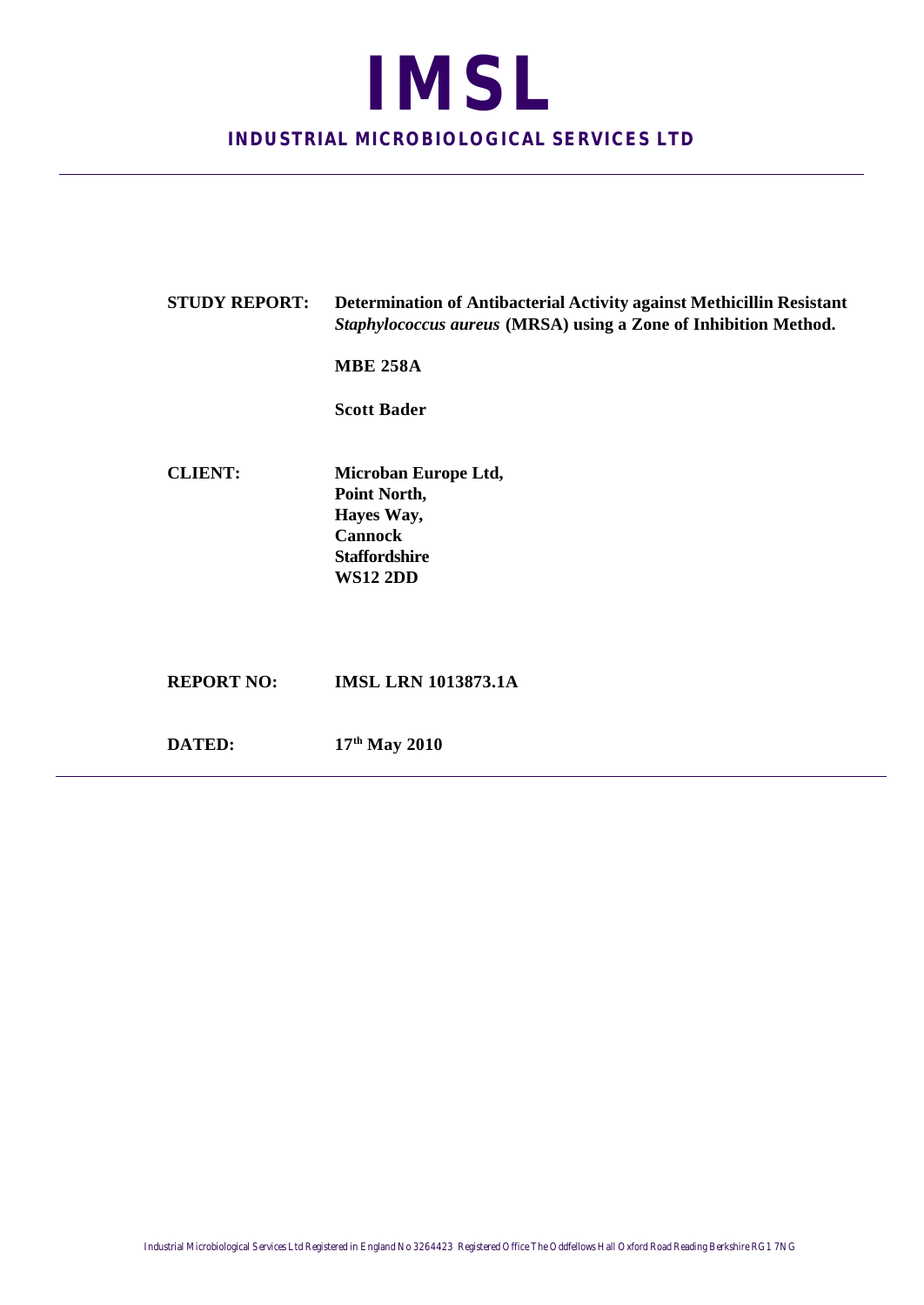## **Contents**

| $\overline{2}$ |  |
|----------------|--|
| $\overline{3}$ |  |
|                |  |
| 5 <sup>5</sup> |  |
| 6              |  |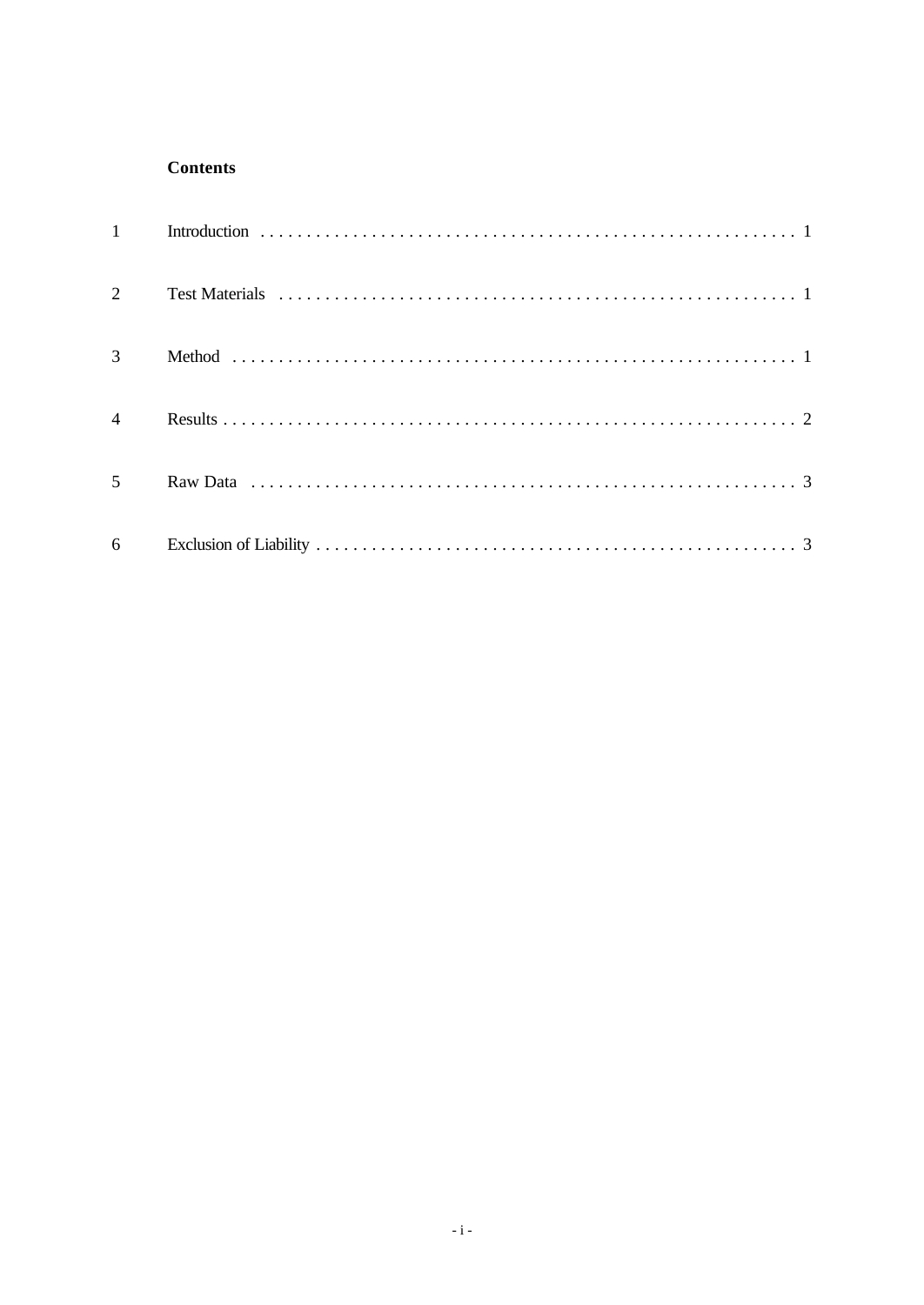#### **1 Introduction**

This report summarises a study performed to assess the antibacterial properties of samples formulated either with or without Microban against Methicillin Resistant *Staphylococcus aureus.*

#### **2 Test Materials**

Samples were supplied by Microban Europe Ltd. The samples were held at 20°C in the dark prior to testing.

#### **3 Method**

Antibacterial activity was determined using a zone of inhibition test.

## **3.1 Determination of Antibacterial Activity**

An aliquot (200 µl) of a log phase cell suspension of Methicillin Resistant *Staphylococcus aureus*  $(ca 5 x 10<sup>8</sup> cells m<sup>1</sup>) was spread over the surface of an agar plate (Trypcase Soya Agar). The$ samples were then placed on to the surface of the inoculated agar. The plates were incubated at 37°C for 24 hours and then inspected for growth up to and under the test samples and for the presence of any zone of inhibition surrounding the samples. The samples were then imaged photographically.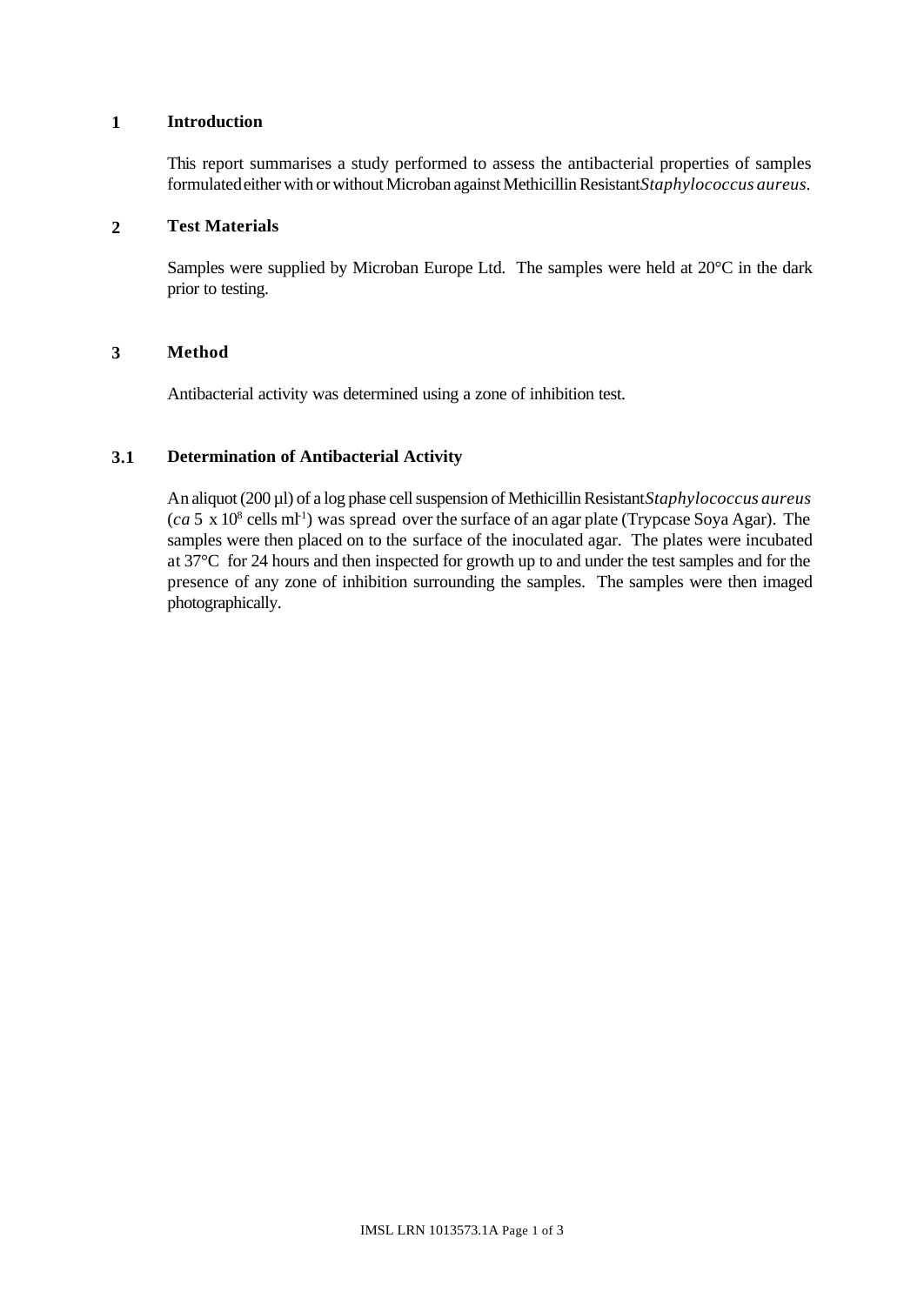## **4 Results / Discussion**

The results are shown in Table 1 and Plates 1 - 2 below.

## **Table 1: Results of testing**

| Sample                             | Zone $(mm)$ |
|------------------------------------|-------------|
|                                    | <b>MRSA</b> |
| Gelcoat 65PA - White 337 (Control) |             |
| Crystic 65PA White 337 - Microban  |             |

## **Plate 1: Gelcoat 65PA White 337 (Control) - MRSA**



**Plate 2: Crystic 65PA White 337 Microban - MRSA**